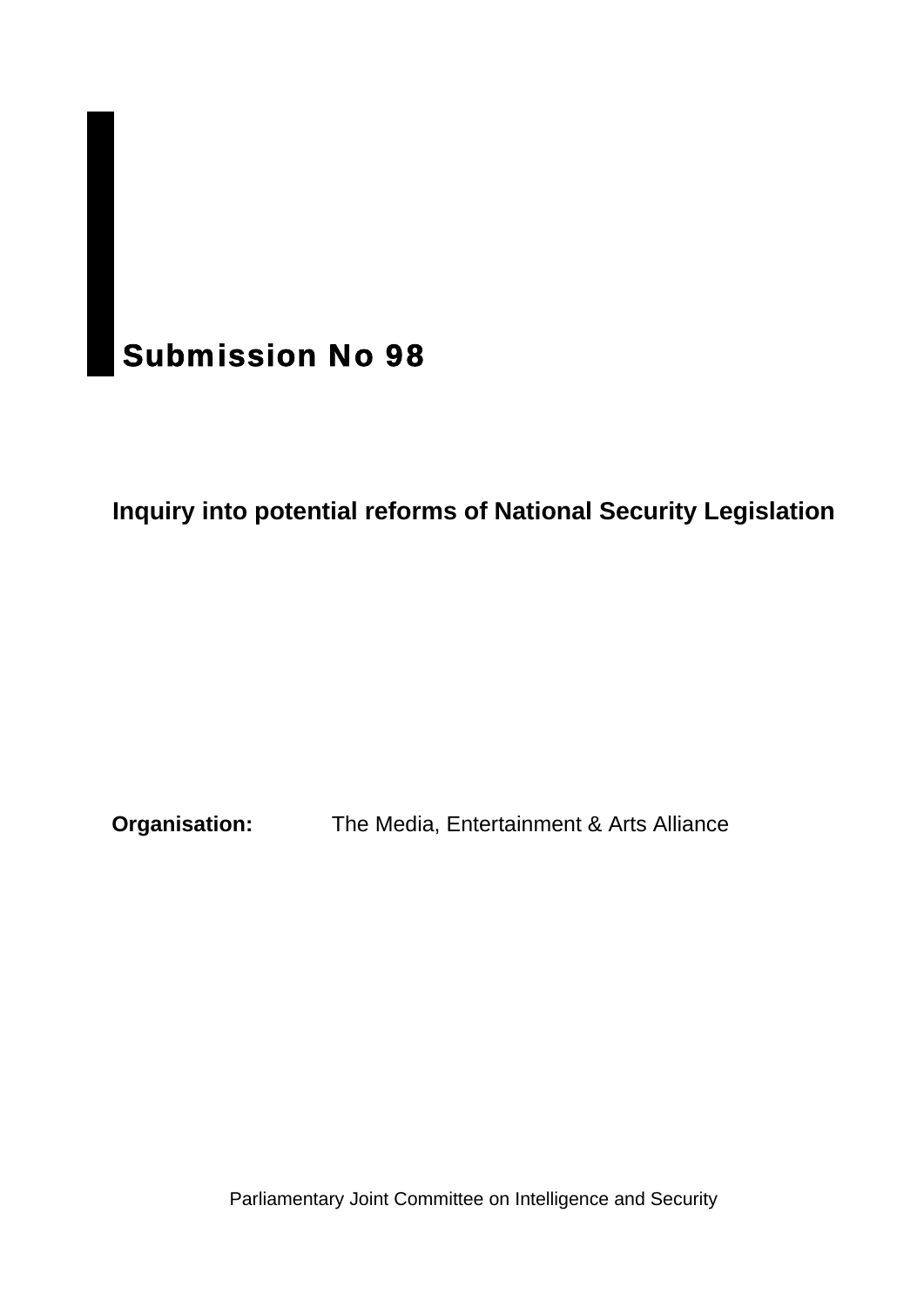## **SUBMISSION BY**

## **MEDIA, ENTERTAINMENT & ARTS ALLIANCE**

**TO**

# **THE PARLIAMENTARY JOINT COMMITTEE ON INTELLIGENCE AND SECURITY**

**RE: INQUIRY**

**INTO**

## **POTENTIAL REFORMS OF NATIONAL SECURITY LEGISLATION**

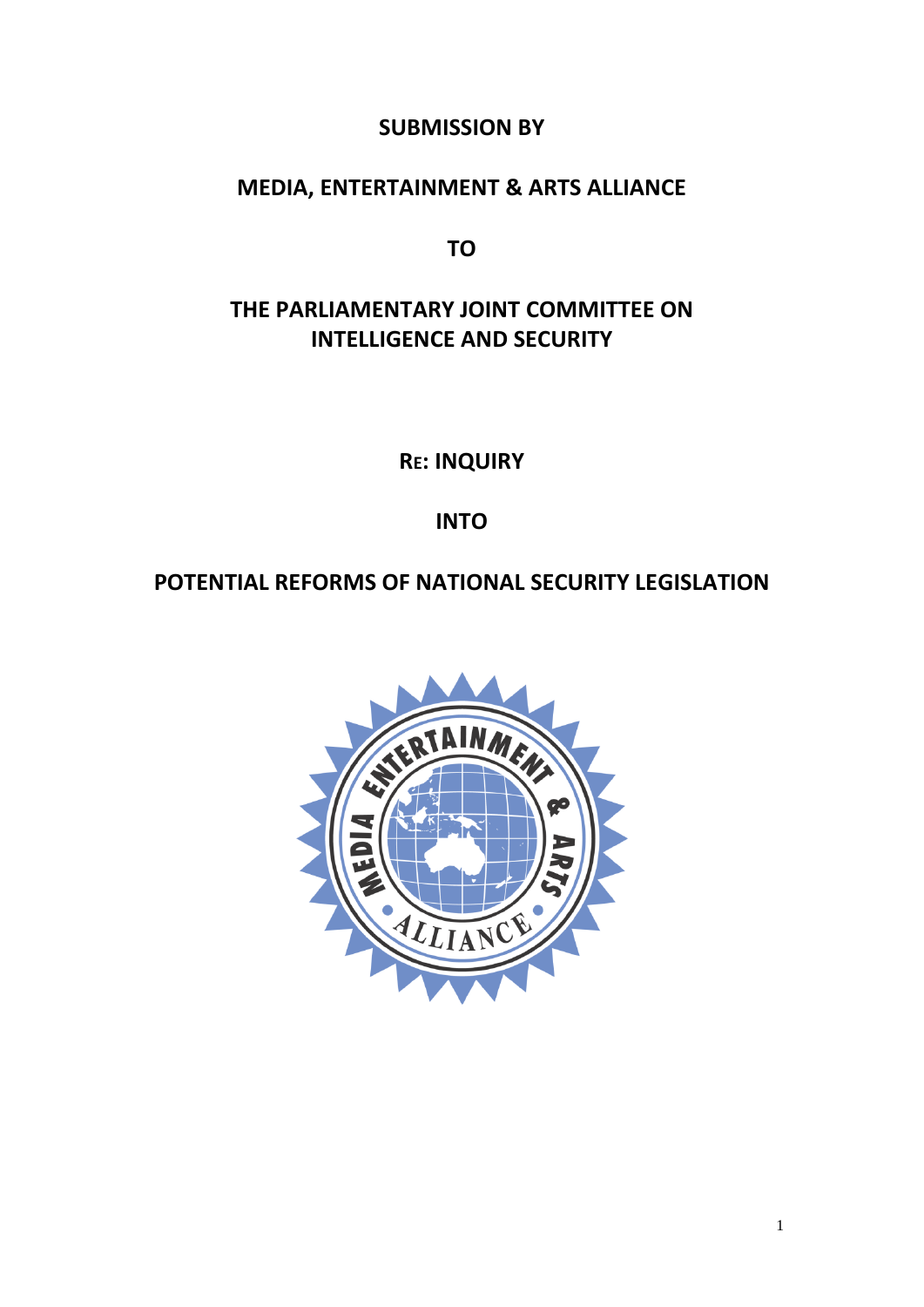#### **The Media, Entertainment & Arts Alliance**

The Media, Entertainment & Arts Alliance (the Alliance) is the industrial and professional organisation representing the people who work in Australia's media and entertainment industries. Its membership includes journalists, artists, photographers, performers, symphony orchestra musicians and film, television and performing arts technicians.

Media industry members of the Alliance are bound by the Media Alliance *Journalist Code of Ethics*.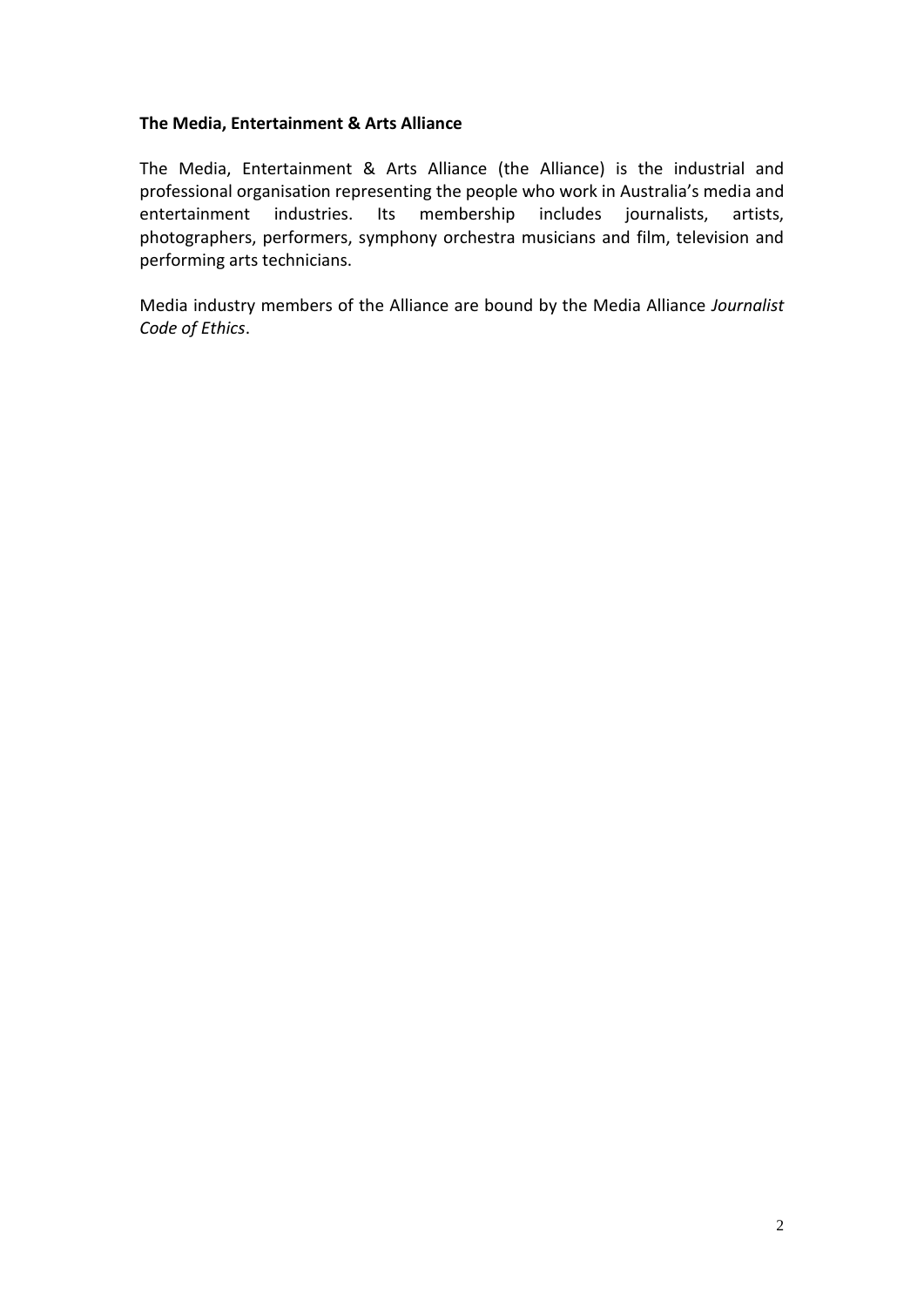#### **Introduction**

Journalists have substantial obligations to meet as they carry out their duty including respect for the truth, the public's right to information, scrutinising power and the protection of confidential sources.

Journalist privilege is recognised in federal legislation and it is reasonably anticipated that similar legislation will soon be enacted in every state and territory.

Despite this, a raft of anti-terror legislation has, since 2001, been introduced that threatens journalists' ability to do their jobs, undermine sources trust that journalists will keep the source's identity confidential, and allows various government agencies to go on fishing expeditions (sometimes in secret) to discover what journalists know and what information they have.

**The Media Alliance is concerned that any expansion of telecommunications interception powers and the powers of intelligence agencies as proposed in the**  *Terms of Reference* **have the potential to threaten press freedom. The Media Alliance believes efforts should be made to ensure that press freedom, including the confidentiality of journalists' sources and their information, should be protected and guaranteed under any proposed legislative changes being considered.**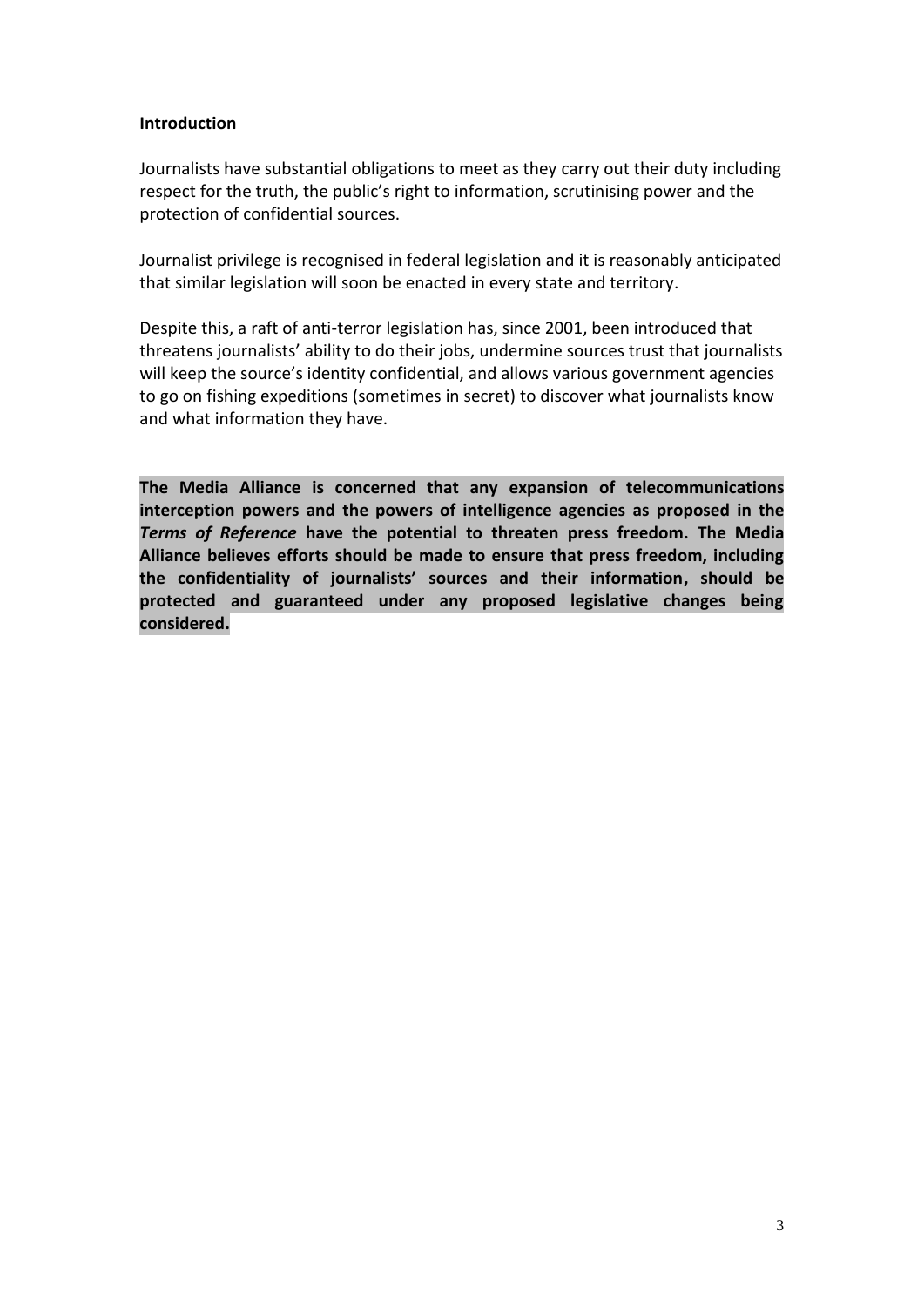#### **The role of the journalist**

Journalists have substantial obligations to meet as they carry out their duty. The Media Alliance Journalist Code of Ethics<sup>1</sup> states:

*"Respect for truth and the public's right to information are fundamental principles of journalism. Journalists search, disclose, record, question, entertain, comment and remember. They inform citizens and animate democracy. They scrutinise power, but also exercise it, and should be responsible and accountable."*

The Code goes on:

*"Alliance members engaged in journalism commit themselves to:*

- *Honesty*
- *Fairness*
- *Independence*
- *Respect for the rights of others."*

#### **Ethical obligations**

The Code applies to all journalist members of the Media Alliance. Further, the Code is acknowledged by nearly all large media workplaces as a requirement on their employees, regardless of whether they are Media Alliance members, and is usually cited in the employers' codes of conduct and codes of practice at these workplaces.

The Media Alliance Code requires journalists to adhere strictly to maintaining confidentiality of sources of information. Clause 3 of the Code states:

*"Aim to attribute information to its source. Where a source seeks anonymity, do not agree without first considering the source's motives and any alternative attributable source. Where confidences are accepted, respect them in all circumstances."*

#### **Shield laws**

Government legislation is recognising journalist privilege. On March 21 last year the *Evidence Amendment (Journalists Privilege) Act 2011<sup>2</sup>* passed the federal parliament.

The explanatory memorandum<sup>3</sup> circulated when the bill was being debated states:

- <sup>2</sup> <http://parlinfo.aph.gov.au/parlInfo/search/display/display.w3p;query=Id:legislation/billhome/R4468>
- <sup>3</sup> [http://parlinfo.aph.gov.au/parlInfo/download/legislation/ems/r4468\\_ems\\_c4f894a3-d7da-4031-bca2-](http://parlinfo.aph.gov.au/parlInfo/download/legislation/ems/r4468_ems_c4f894a3-d7da-4031-bca2-2b24aa6f51f1/upload_pdf/EM%20Evidence%20Amd%20Journalist%20Priv.pdf;fileType=application%2Fpdf) [2b24aa6f51f1/upload\\_pdf/EM%20Evidence%20Amd%20Journalist%20Priv.pdf;fileType=application](http://parlinfo.aph.gov.au/parlInfo/download/legislation/ems/r4468_ems_c4f894a3-d7da-4031-bca2-2b24aa6f51f1/upload_pdf/EM%20Evidence%20Amd%20Journalist%20Priv.pdf;fileType=application%2Fpdf) [%2Fpdf](http://parlinfo.aph.gov.au/parlInfo/download/legislation/ems/r4468_ems_c4f894a3-d7da-4031-bca2-2b24aa6f51f1/upload_pdf/EM%20Evidence%20Amd%20Journalist%20Priv.pdf;fileType=application%2Fpdf)

<sup>&</sup>lt;sup>1</sup> <http://www.alliance.org.au/code-of-ethics.html>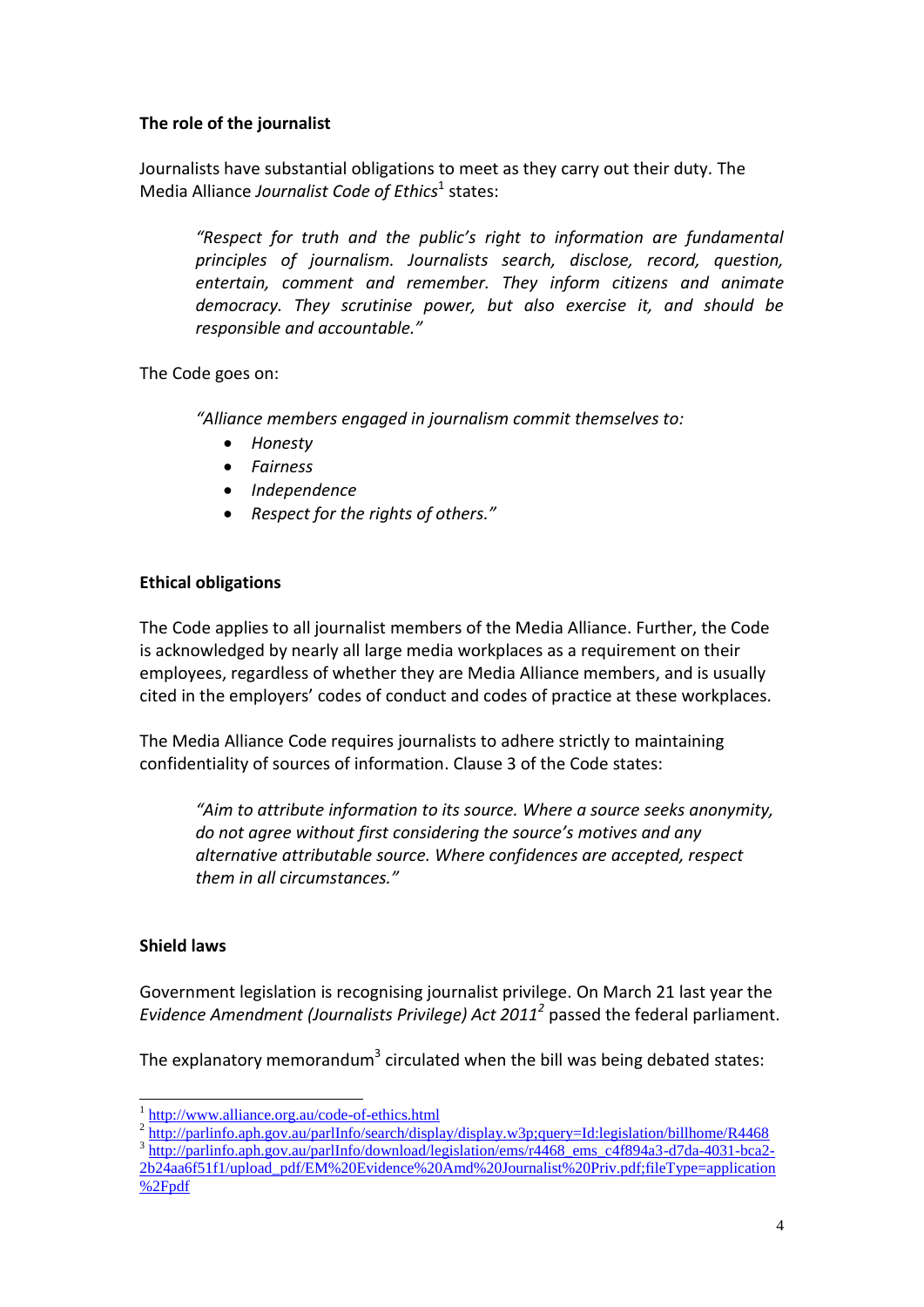*"This Bill provides that if a journalist has promised an informant not to disclose his or her identity, neither the journalist nor his or her employer is compellable to answer any question or produce any document that would disclose the identity of the informant or enable their identity to be ascertained."*

The states are steadily rolling out their own shield laws that also acknowledge journalist privilege and provide shield protection to journalists from revealing their confidential sources. Earlier this year, a Federal Court case provided the first crucial test of the application of the federal shield laws<sup>4</sup>. Parties to the case accepted the contention that the journalist did not have to reveal confidential source(s)<sup>5</sup>.

It should be remembered that just as shield laws are being acknowledged as necessary in state and federal legal regimes, so too is the need for whistleblower protection and freedom of information laws with the aim of exposing corruption, ensuring whistleblowers are not subjected to retribution, and ensuring open and transparent government and the public's right to know.

Journalists play a vital role in these activities. They are trusted by their sources to bring issues to the public's attention – often at great risk to the source despite the protections that may be in place.

Any attempt to circumvent or undermine journalist privilege, or to access privileged information, is an attack on press freedom.

The Media Alliance has been cataloguing press freedom issues in Australia since 2001 with its reports on the state of press freedom in Australia released on or around World Press Freedom Day (May 3) each year<sup>6</sup>.

For several years, the Media Alliance has expressed grave concern about the broad sweep of new powers enacted since September 11, 2001 that threatens press freedom in Australia.

With regard to the current inquiry and the proposed "reforms", the Media Alliance continues to be concerned that these existing powers will be expanded under the proposals outlined in the *Terms of Reference*, specifically those relating to:

• the expansion of interception activities,

-

- failing to assist in the decryption of communications, and
- the implications of the intention of extending data retention periods and how these may have an adverse impact on the role of journalists and their ethical obligations, as cited above.

<sup>&</sup>lt;sup>4</sup> [http://www.theaustralian.com.au/media/journo-shield-laws-face-first-test-in-federal-court/story](http://www.theaustralian.com.au/media/journo-shield-laws-face-first-test-in-federal-court/story-e6frg996-1226424883301)[e6frg996-1226424883301](http://www.theaustralian.com.au/media/journo-shield-laws-face-first-test-in-federal-court/story-e6frg996-1226424883301)

<sup>5</sup> [http://www.smh.com.au/opinion/political-news/ashby-text-messages-allowed-as-evidence-20120720-](http://www.smh.com.au/opinion/political-news/ashby-text-messages-allowed-as-evidence-20120720-22efq.html) [22efq.html](http://www.smh.com.au/opinion/political-news/ashby-text-messages-allowed-as-evidence-20120720-22efq.html)

 $6$  For the most recent and earlier reports: [http://issuu.com/meaa/docs/press\\_freedom\\_2012](http://issuu.com/meaa/docs/press_freedom_2012)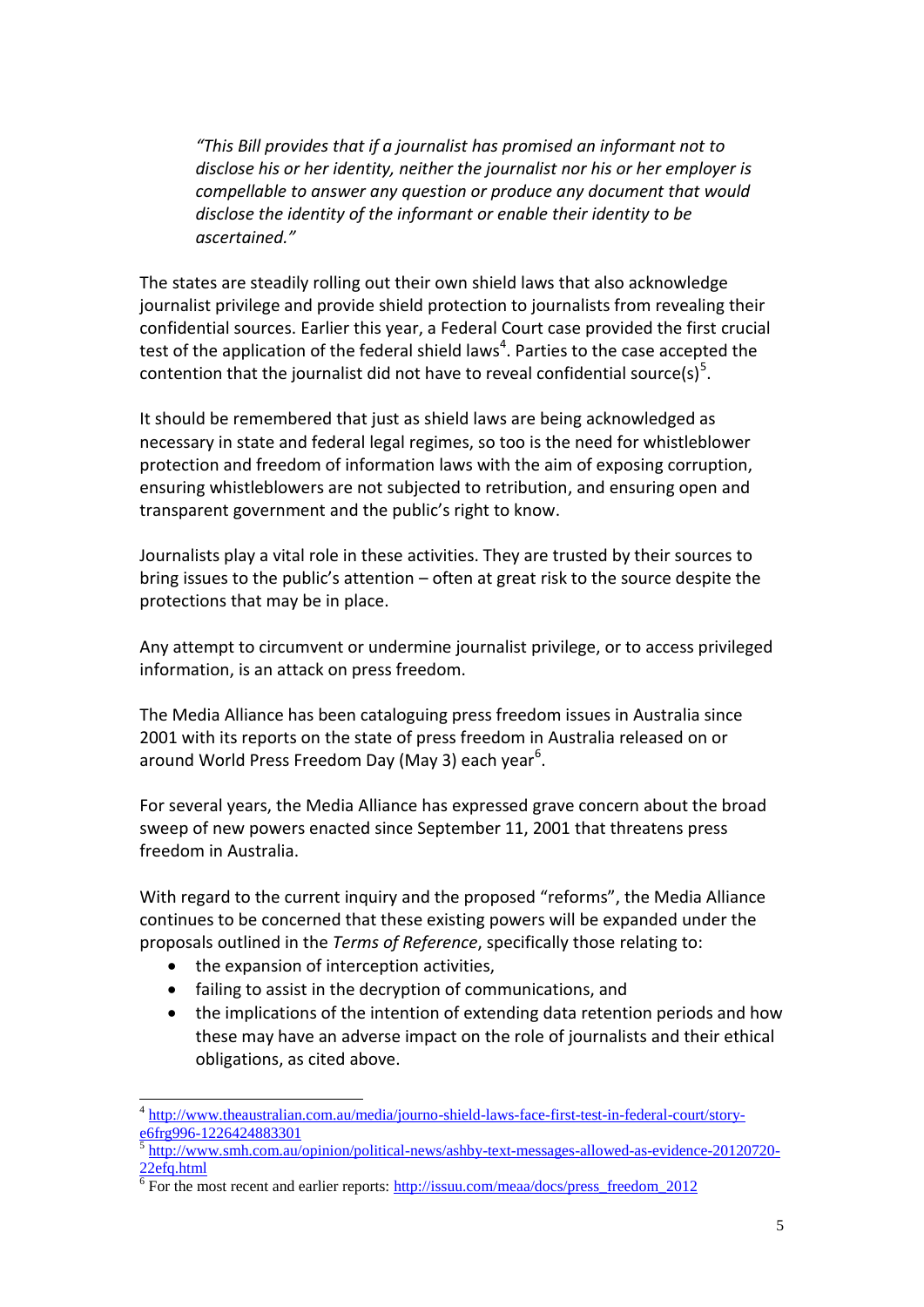Furthermore, the Media Alliance has used its annual press freedom reports to highlight concerns it has on the increase in powers available to intelligence agencies with regard to their operational activities and warrants and the prevention of journalists to put intelligence agencies under the same scrutiny that other government agencies should be subject to in a modern, functioning democracy.

Therefore, in light of the proposals in the *Terms of Reference*, the Media Alliance believes it is crucial to restate the substance and history of its concerns as a way of underlining that any attempt to expand the relevant laws could serve to further weaken press freedom.

The rise of so-called "anti-terror" legislation in the years since September 11, 2001 has seen many fundamental press freedoms trampled on and the public's right to know severely curtailed under an avalanche of provisions designed to prevent scrutiny, impede reporting and muzzle free expression. Powers have been misused by subjecting journalists and their sources to investigation in what can only be described as "fishing expeditions".

As documented each year in our press freedom reports<sup>7</sup>, on numerous occasions Australia's star chambers – those "anti-terror" bodies, anti-corruption bodies and investigatory organisations that are given extraordinary coercive powers and yet are permitted to operate largely in secret – have seized information and/or questioned journalists or with the aim of finding out what a journalist "knows" – i.e. it is not because they believe the journalist has been involved in any wrongdoing, rather bodies seek to exploit a journalist's knowledge and information in order to further the bodies' own investigations.

The Parliamentary Joint Committee will recall that in August 2009, the Media Alliance – as part of the Australia's Right to Know Coalition – made a detailed submission<sup>8</sup> to the Attorney General's office proposing important changes to the raft of legislation addressing national security, sedition and anti-terror laws.

Our submission noted that there had been 44 separate pieces of legislation – or amendments to existing legislation, between September 11, 2001 and the federal election of November 2007.

The submission noted our concerns that, while "badged with the impeccable objectives of deterring, detecting, disrupting and ultimately punishing terrorism… 9/11 and threats to terrorism should not be 'used' as a way to expand laws which dubiously justify infringements of free speech and other civil liberties".

-

<sup>&</sup>lt;sup>7</sup> [http://issuu.com/meaa/docs/press\\_freedom\\_2009,](http://issuu.com/meaa/docs/press_freedom_2009) http://issuu.com/meaa/docs/press\_freedom\_2010, [http://issuu.com/meaa/docs/press\\_freedom\\_report\\_2011,](http://issuu.com/meaa/docs/press_freedom_report_2011) and [http://issuu.com/meaa/docs/press\\_freedom\\_2012](http://issuu.com/meaa/docs/press_freedom_2012)

<sup>8</sup> <http://www.ag.gov.au/Documents/SLB%20-%20ARTK%202009.pdf>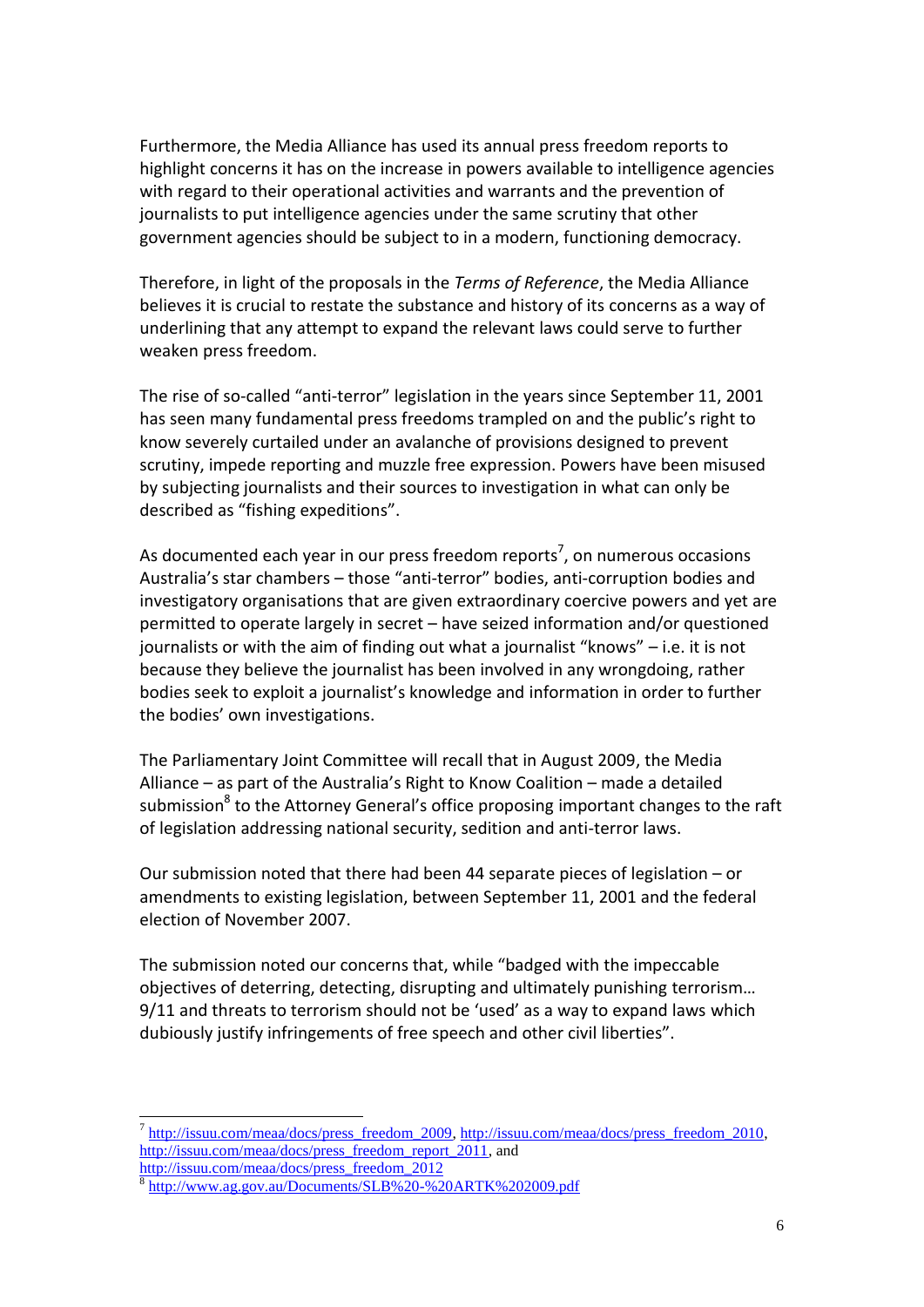Some of this raft of legislation had, the submission noted, impacted adversely on the media's ability to report on issues of national security and on terrorism-related stories. In his study *The Journalist's Guide to Media Law*, Bond University professor of journalism, Mark Pearson, summarised these effects as follows:

- leaving reporters exposed to new detention and questioning regimes;
- exposing journalists to new surveillance techniques;
- seizing journalists' notes and computer archives;
- closing certain court proceedings, thus leaving matters unreportable;

• suppressing certain details related to terrorism matters and exposing journalists to fines and jail if they report them;

• restricting journalists' movement in certain areas where news might be happening;

• exposing journalists to new risks by merely associating or communicating with some sources; and

• exposing journalists to criminal charges if they publish some statements deemed to be inciting or encouraging terrorism.

#### **Phone tap laws threaten press freedom**

Due to the rise of telecommunication inceptions, journalists must assume their conversations with sources could be intercepted – obliterating any professional right the journalist has to protect the confidentiality of their source and, thus, negating the intent of shield laws that recognise and protect journalist privilege.

The rise of phone interceptions and access and the way they threaten to assault press freedom are at odds with the broad move among Australian legislatures to recognise journalist privilege.

Phone intercept laws deter confidential sources and may lead to a culture of selfcensorship. Without public faith in a journalist's promise to protect sources, much crucial information in the public interest would not come to light.

Any attempt to destroy this trust will result in fewer people speaking out and the public left with nothing but government spin, media stunts and government agencies free from scrutiny.

**There is considerable concern about the power of police and intelligence agencies to intercept communications, a concern not given proper consideration in the**  *Terms of Reference***. The Media Alliance believes that substantial efforts must be made to protect and guarantee press freedom by acknowledging journalist privilege and the subsequent need to protect journalists' confidential sources and information from exposure due to telecommunication interception. A review of the Telecommunications Act is urgently required as part of any constructive reform of national security legislation.**